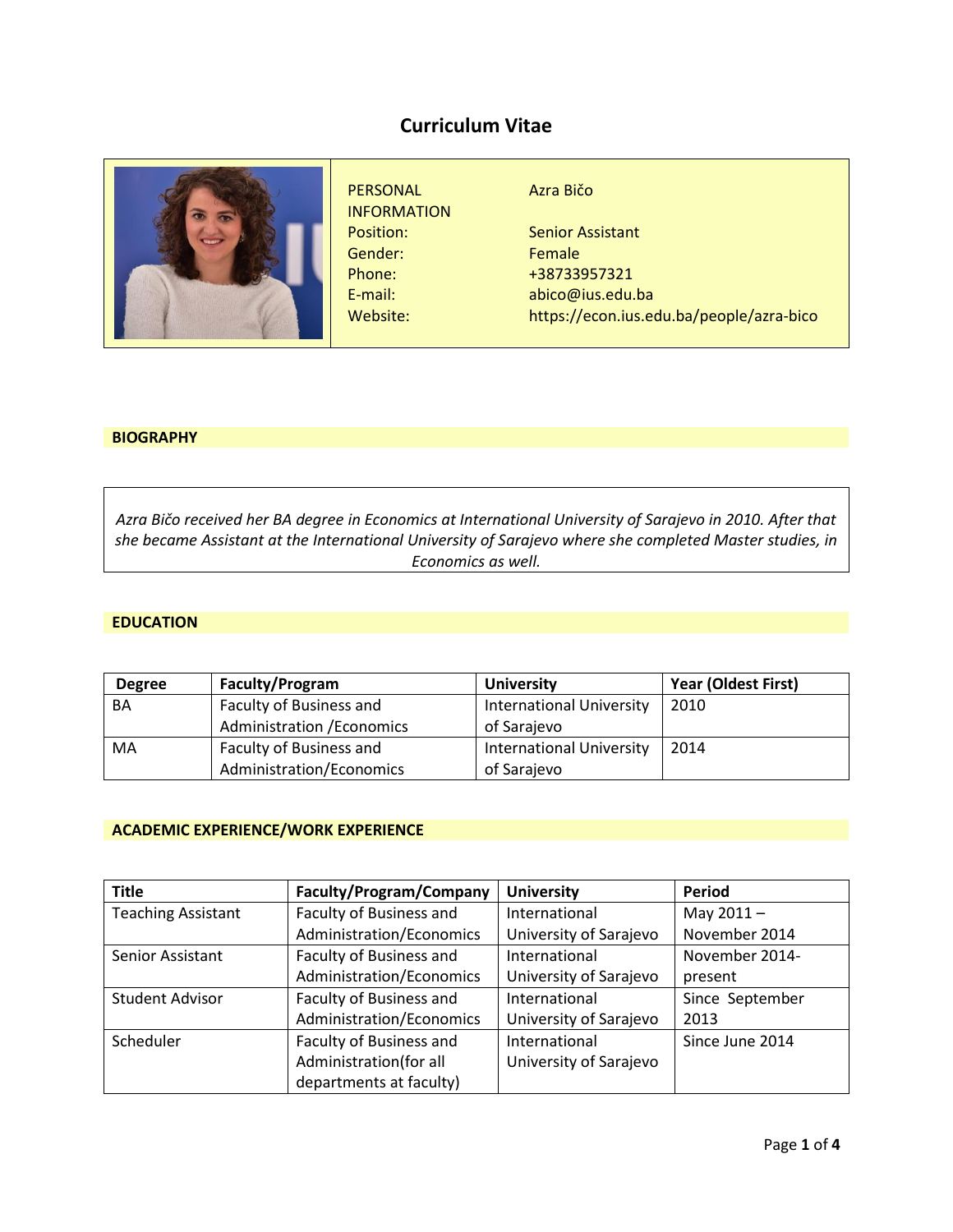#### **RESEARCH INTERESTS**

- **Macroeconomics**
- **Labor Economics**
- **International Economics**
- **Gender Studies**

#### **WRITTEN BOOKS**

- Capital Investments and Risk Management Case: Legislative Regulation on Minimum Standards of Risk Management in Commercial Banks in Bosnia and Herzegovina, Azra Bičo,1 10/2013; LAP LAMBERT Academic Publishing (2013-10-09)., ISBN: 978-3-659-47570-2
- Gender Inequality in Bosnian and Herzegovinian Labour Market , Azra Bičo; LAP LAMBERT Academic Publishing (2014-03-31) ., ISBN: 978-3-659-25005-7

#### **BOOK CHAPTER**

• Bičo, A. (2016). Economic Aspects of Unemployment in Bosnia and Herzegovina. In Y. Oğurlu and A. Kulanić. Bosnia and Herzegovina: Law, Society and Politics (pp. 167-178). Ilidža, Bosnia and Herzegovina: Sabah print.

#### **REFEREED JOURNAL ARTICLES**

- Azra, Bičo and Mehmed, Ganić (2012) *The Efficiency of Banking Sector in Bosnia and Herzegovina in Comparison to Slovenia: Comparative Analysis.* Journal of Economic and Social Studies, 2 (2). ISSN 1986 – 8502
- Bičo, A. (2016) *Gender Segregation in Employment in Bosnian and Herzegovinian Labor Market.* South East Journal of Soft Computing, 5 (2).ISSN 2233-1859
- In press Emil Knezovic, Ramo Palalic, Azra Bico, Arnela *Dilovic Employee Engagement: A Comparative Study of Family and Non Family Businesses*. International Journal of Transitions and Innovation Systems.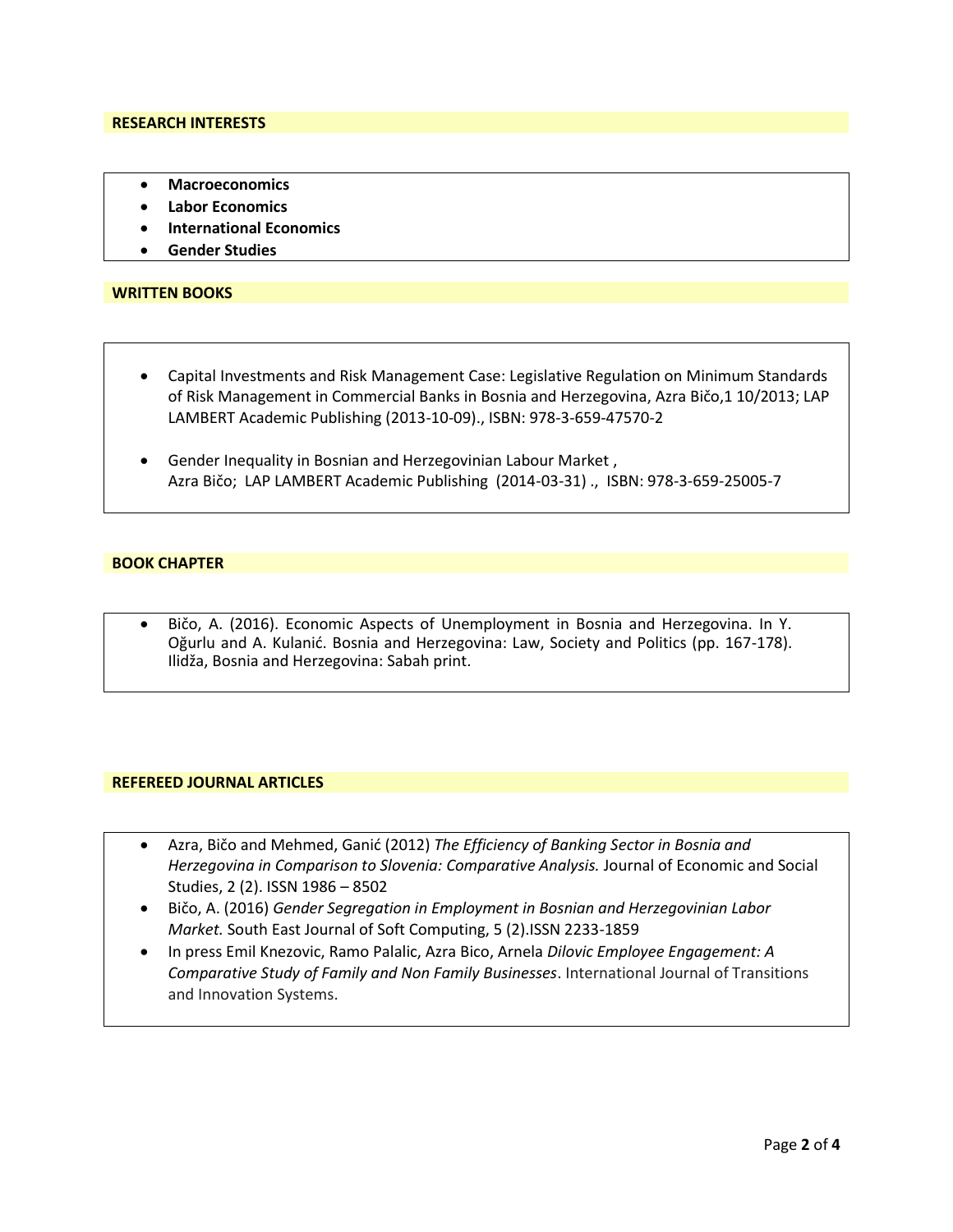### **ARTICLES IN CONFERENCE PROCEEDINGS**

- Bičo, A., Bajram, N. (2012) *[Economic Policies for Business: Case of Bosnia and Herzegovina](https://www.researchgate.net/publication/236668143_Economic_Policies_for_Business_Case_of_Bosnia_and_Herzegovina)*. 5th International scientific-technical conference Business Development 2012: Economic policy & business of small and medium enterprises., Zenica, BIH; 11/2012
- Bičo, A., Bajram, N. (2013) *Strategies for Curbing Unemployment in Bosnia and Herzegovina: Lessons from Ireland and Netherlands*. International Conference on Economic and Social Studies (ICEoS13): "Economic Crises and European Union", Sarajevo, BIH; 05/2013
- Bajram, N., Bičo, A. (2013) *The Effect of Monetary Policy and the Timing of Interest Rate Movement*. European Conference in Technology and Society , EuroTecS-2013, International University of Sarajevo, BIH; 06/2013, ISSN 2304 – 4580
- Bajram, N., Bičo, A. (2013*) The Gravity Model and Bosnia and Herzegovina's Trade*. European Conference in Technology and Society , EuroTecS-2013, International University of Sarajevo, BIH; 06/2013 ISSN 2304 – 4580
- Bičo, A. (2013),Does Once Common Ottoman History Affect Current Turkey's Foreign Direct Investment Preferences? International Balkan Annual Conference (IBAC), Sarajevo, BIH, 10/2013
- Bičo, A. and Opačin, N. (2015)"Gender (In)Equality in Political Participation in Bosnia and Herzegovina", International Research Congress on Social Sciences 02-06 May, 2015, Sarajevo, Bosnia and Herzegovina . International University of Sarajevo, Pamukkale University, International University of Sarajevo, 2015.
- Bičo, A and Hasanović, I. (2015) "Socioeconomic Influence on Decision for Future Maternity in Bosnia and Herzegovina", Fourth Science Conference with International Participation "Economy of Integration" ICEI 2015 CHALLENGES OF ECONOMY IN ENVIRONMENT UNDER CRISIS December 3-5,2015 Tuzla,Bosnia and Herzegovina. University of Tuzla, Tuzla, Bosnia and Herzegovina , 2015.

#### **SEMINARS AND TRAININGS**

- Participant at Gender STE Training School, Novi Sad, Serbia, 3-4 ,March 2016.
- Visiting lecturer at Erasmus + academic staff exchange, at University of Varna, Bulgaria, 14-18, March 2016.
- Visiting lecturer at Erasmus + academic staff exchange, at The John Paul II Catholic University of Lublin, Poland, 29 May - 3 June 2017.